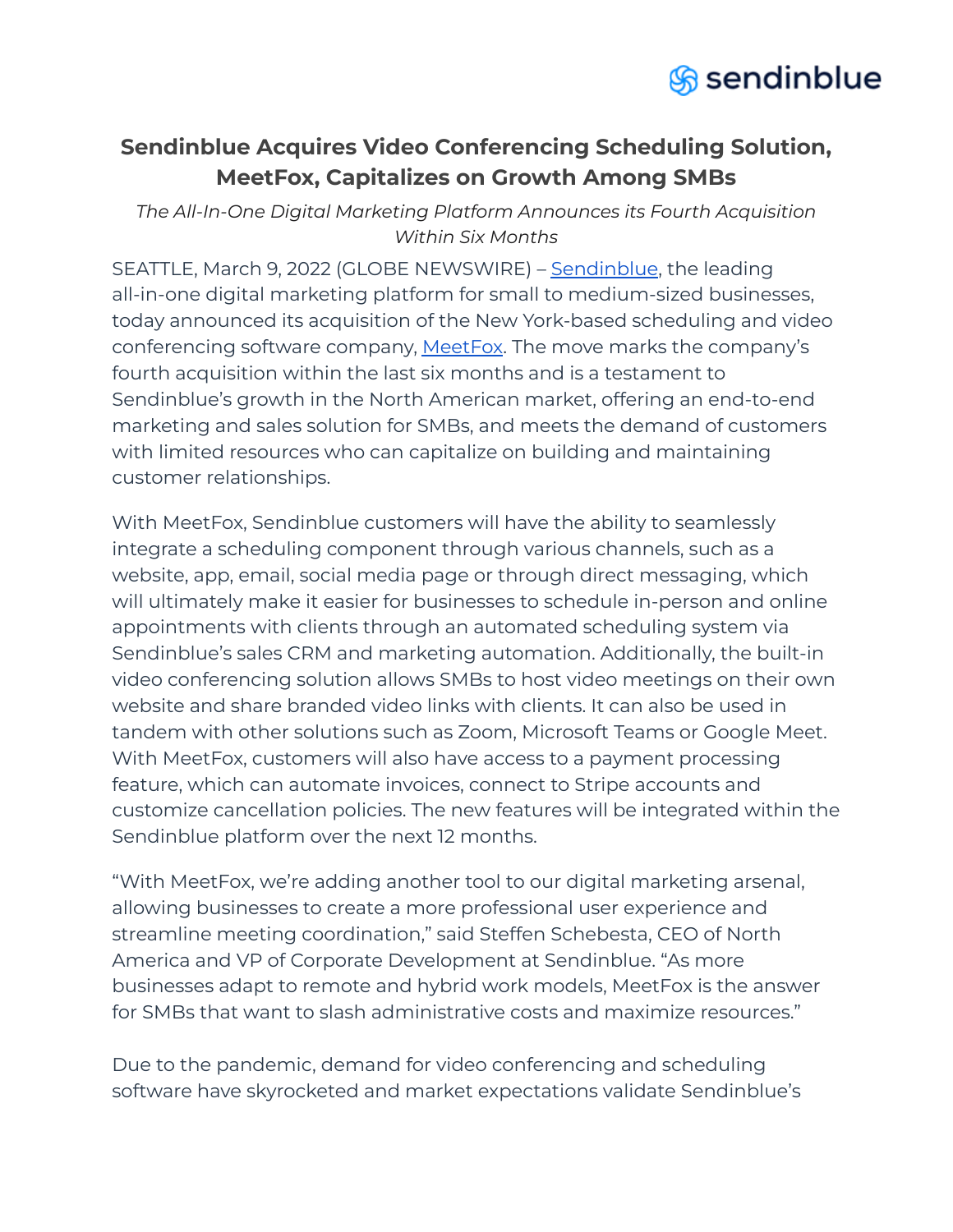

growth strategy. The video conferencing market is anticipated to double from \$6.2 [billion](https://www.fortunebusinessinsights.com/industry-reports/video-conferencing-market-100293) to nearly \$13 billion by 2028; and the scheduling software market is expected to reach \$546 [million](https://www.alliedmarketresearch.com/appointment-scheduling-software-market) by 2026. MeetFox already witnessed this demand firsthand, as users generated 2.5 million leads that went on to book more than 250,000 meetings as new coronavirus restrictions emerged.

"I am thrilled that MeetFox will become part of Sendinblue and about the endless possibilities that this combination brings to our clients," said Susanne Klepsch, co-founder and CEO of MeetFox. "It has always been my vision to create a one-stop solution to help businesses seamlessly digitize and streamline their customer interactions. Sendinblue shares exactly that vision and by joining forces, we are making another leap towards providing an all-in-one offering enabling our clients to effortlessly enhance customer management, engagement and satisfaction through a full suite of digital tools."

With this acquisition, Sendinblue adds nine employees to the more than 550 globally. The announcement comes on the heels of a triple e-commerce acquisition in September 2021, when Sendinblue acquired Metrilo, Chatra and PushOwl. The move also follows its \$160 million Series B funding round in October 2020.

## **About Sendinblue**

Sendinblue is the only all-in-one digital marketing platform empowering B2B and B2C businesses, e-commerce sellers and agencies to build customer relationships through end to end digital marketing campaigns, transactional messaging, and marketing automation. Unlike other marketing solutions built for enterprise-level budgets and expertise, Sendinblue tailors its all-in-one suite to suit the marketing needs of growing SMBs in tough markets. Sendinblue was founded in 2012 by Armand Thiberge with a mission to make the most effective marketing channels accessible to all businesses. Headquartered in Paris with offices in Seattle, Berlin, Bangalore, Sofia, Noida, and Toronto, Sendinblue supports more than 300,000 active users across 160 countries.

## **About MeetFox**